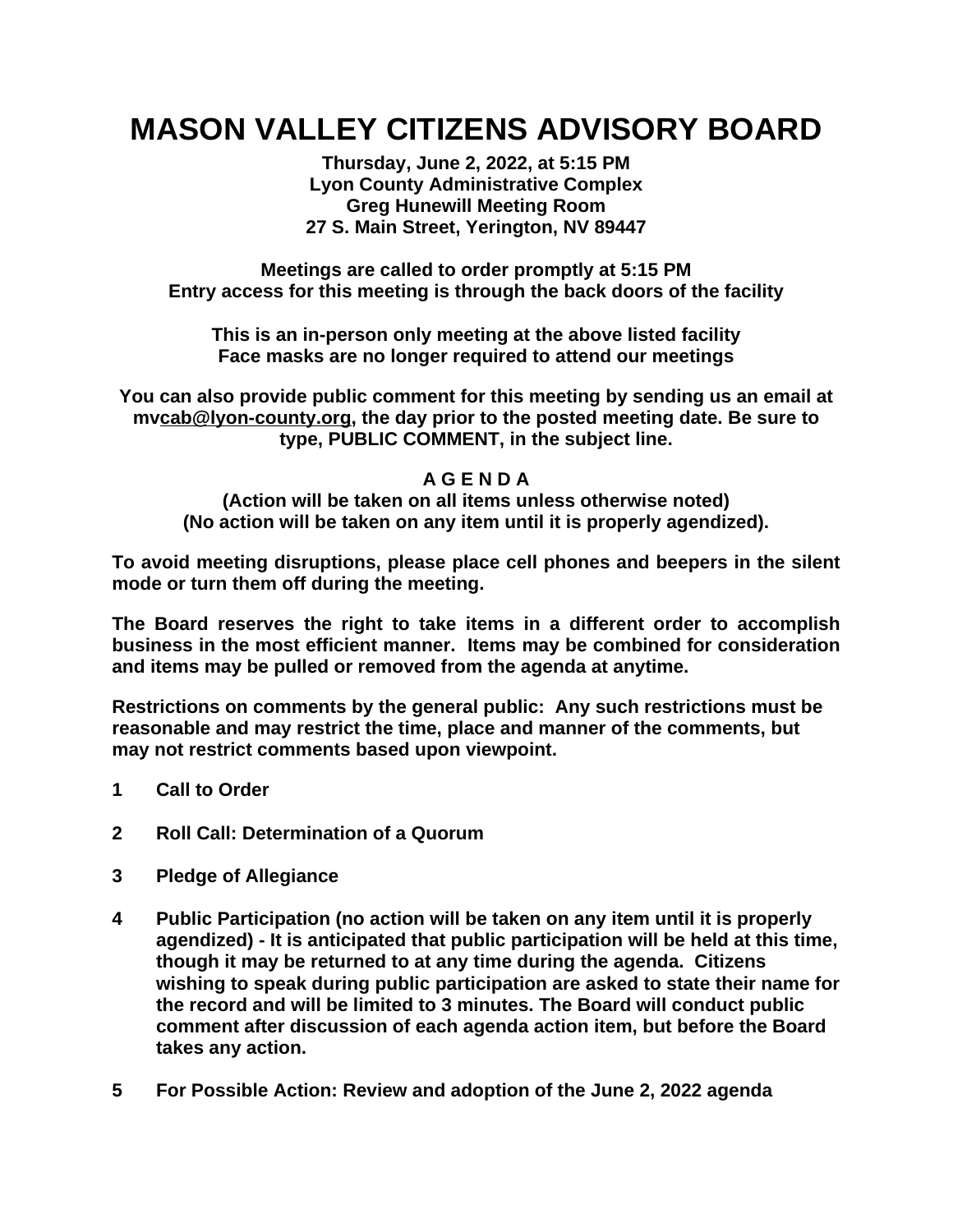- **6 For Possible Action: Approve minutes of meeting for May 5, 2022**
- **7 Community Reports**
	- **A. Lyon County Commissioner/Manager Office**
	- **B. Public Safety: Sheriff's Department / NHP**
	- **C. Yerington/Mason Valley Fire and Rescue**
- **8 Correspondence**
- **9. Planning Commission agenda items for review, public input, and recommendations**
- **9a. For Possible Action – Leland Hayden – Tentative Parcel Map – Request for a parcel map to subdivide a 17.07 acre parcel zoned RR-2T (Rural Residential – 2 acre minimum with Trailer Overlay) into 3 parcels, the smallest being 5 acres in size, located on Lynlee Lane (unaddressed) in**

**Mason Valley (APN: 014-351-05) PLZ-2022-140.**

**10. Chair & Board Member Comments**

**11. Public Participation (no action will be taken on any item until it is properly agendized) - It is anticipated that public participation will be held at this time, though it may be returned to at any time during the agenda. Citizens wishing to speak during public participation are asked to state their name for the record and will be limited to 3 minutes. The Board will conduct public comment after discussion of each agenda action item, but before the Board takes any action.**

**12. Adjourn**

**This agenda has been posted in accordance with the open meeting law at the Lyon County Administrative Complex and the County and State website. [http://www.lyon-county.org](http://www.lyon-county.org/); <https://notice.nv.gov/Notice>**

**Members of the public requesting meeting support materials may contact the Mason Valley Citizens Advisory Board via email at: mv[cab@lyon-county.org](mailto:sccab@lyon-county.org)**

**Lyon County [recognizes](mailto:sccab@lyon-county.org) the needs and civil rights of all persons regardless of age, race, color, religion, sex, [handicap,](mailto:sccab@lyon-county.org) family status, or national origin. In [accordance](mailto:sccab@lyon-county.org) with Federal civil rights law and U.S. Department of Agriculture**